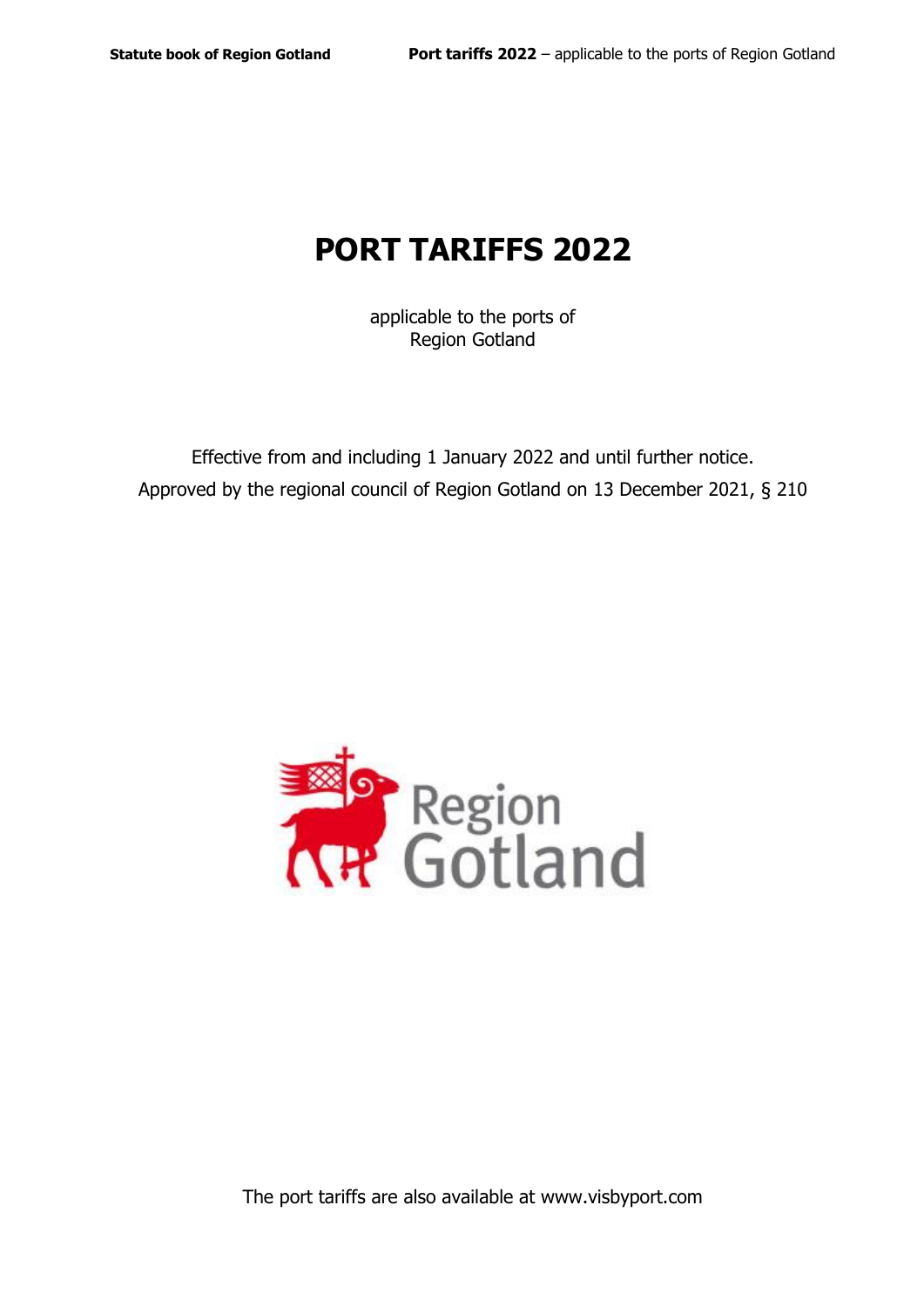# Contents

| $\mathbf{1}$   |       | <b>PORT DUES FOR VESSELS</b> | $\overline{3}$ |
|----------------|-------|------------------------------|----------------|
|                | 1.1.  |                              |                |
|                | 1.2.  |                              |                |
|                | 1.3.  |                              |                |
|                | 1.4.  |                              |                |
|                | 1.5.  |                              |                |
|                | 1.6.  |                              |                |
|                | 1.7.  |                              |                |
|                | 1.8.  |                              |                |
| $\overline{2}$ |       | PORT DUES FOR CARGO          | 5              |
|                | 2.1   |                              |                |
| 3              |       | <b>MOORING TARIFF</b>        | 6              |
| 4              |       | <b>VISITING BOAT TAFIFF</b>  | 8              |
| 5              |       | <b>FISHING STALL TARIFF</b>  | 8              |
| 6              |       | <b>SERVICE TARIFF</b>        | 9              |
|                | 6.1   |                              |                |
|                | 6.2   |                              |                |
|                | 6.3   |                              |                |
|                | 6.4   |                              |                |
|                | 6.4.1 |                              |                |
|                | 6.4.2 |                              |                |
|                | 6.4.3 |                              |                |
|                | 6.4.4 |                              |                |
|                | 6.4.5 |                              |                |
|                | 5.4.6 |                              |                |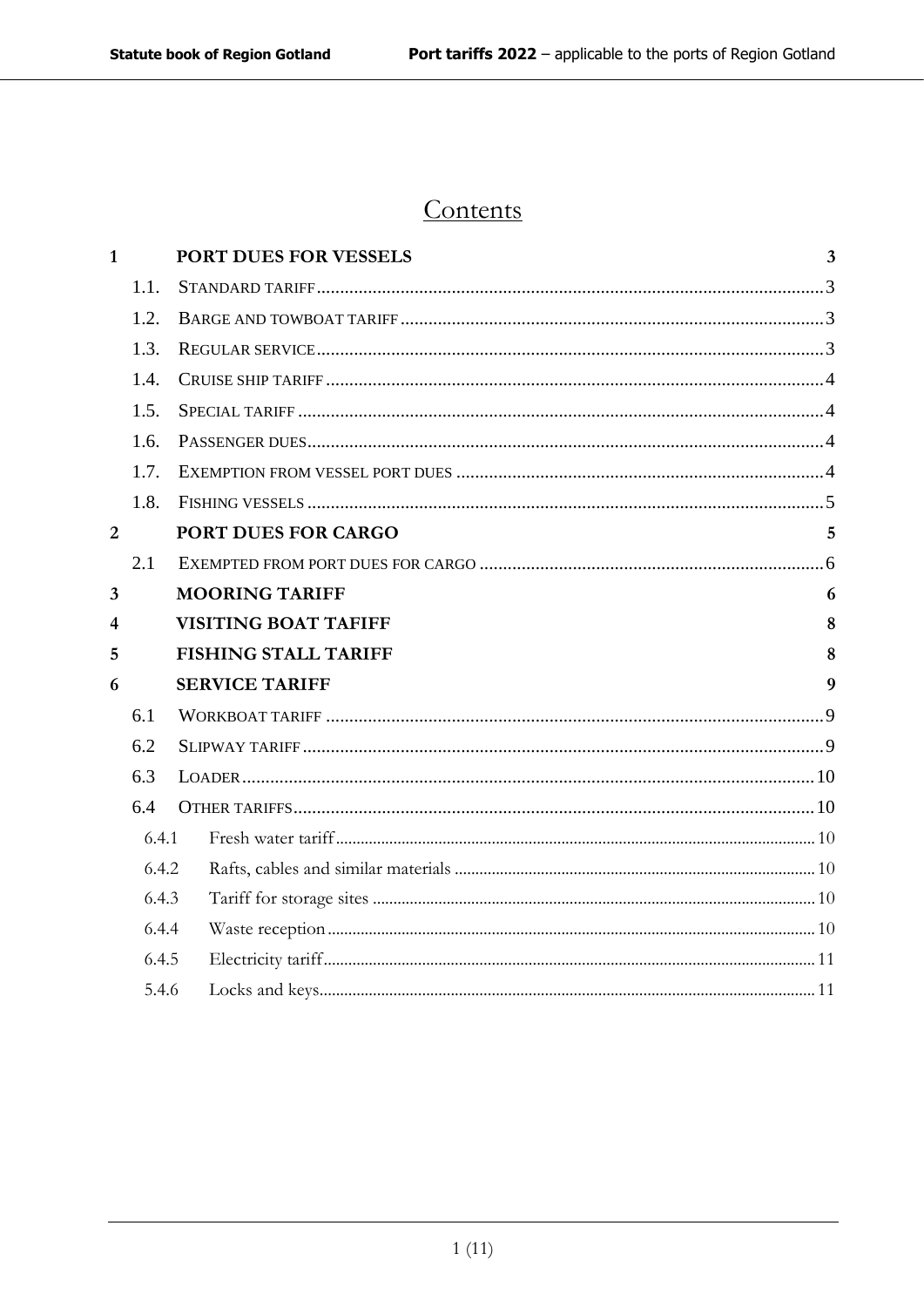#### GENERAL INFORMATION

**Dues** are stated in SEK, inclusive/exclusive of VAT as specified below the section heading.

#### **Storage of goods in connection with loading and unloading longer than 24 hours only after the approval of the Port Department.**

#### **Freight transport Visby in the inner harbour**

The period 1/5 - 30/9 is closed to take in goods on "Holmen" in Visby harbour. However, between 1/5 - 1/6, 1/9 - 30/9 special transports can be carried out in consultation with the Port Department.

#### **Ship-generated waste**

Dues for ship-generated waste are included as a general supplement to the port dues for vessels. Vessels exempted from port dues, according to item 1.7 below, pay a waste fee in accordance with the service tariff.

#### **ISPS**

The following ports are ISPS classified: Visby, Klintehamn, Slite and Ronehamn. The security fee is included in the port dues. Does not apply to regular services.

#### **Linesman**

Ordered from and invoiced by Gotlands Stuveri AB, in accordance with their tariffs. **To order:** [info@gotlandsstuveri.se](mailto:info@gotlandsstuveri.se) or 0498-21 02 07.

#### **Cruise ship (quay 14 and 15)**

Cruise ship traffic to the cruise dock (docks 14 and 15) is not included in the regional council of Region Gotland harbor taxes. For bookings and tax questions, contact Copenhagen Malmö Port, CMP. cmport@cmport.com.

#### **LOA**

the total length of a boat or a ship.

The charges in the port tax are based on the index number 346.44 (2021-10) in the consumer price index, KPI. When this index changes, the Technical Committee has the right to regulate the fees thereafter, but not more often than once a year. Charges are rounded up.

### **Contact details**

**Website**: [www.visbyport.com](http://www.visbyport.com/) **E-mail**: [visby.port@gotland.se](mailto:visby.port@gotland.se) **Visitors' address**: Färjeleden 2, Visby **Postal address**: Färjeleden 2, 621 57 Visby **Telephone**: 0498- 26 94 70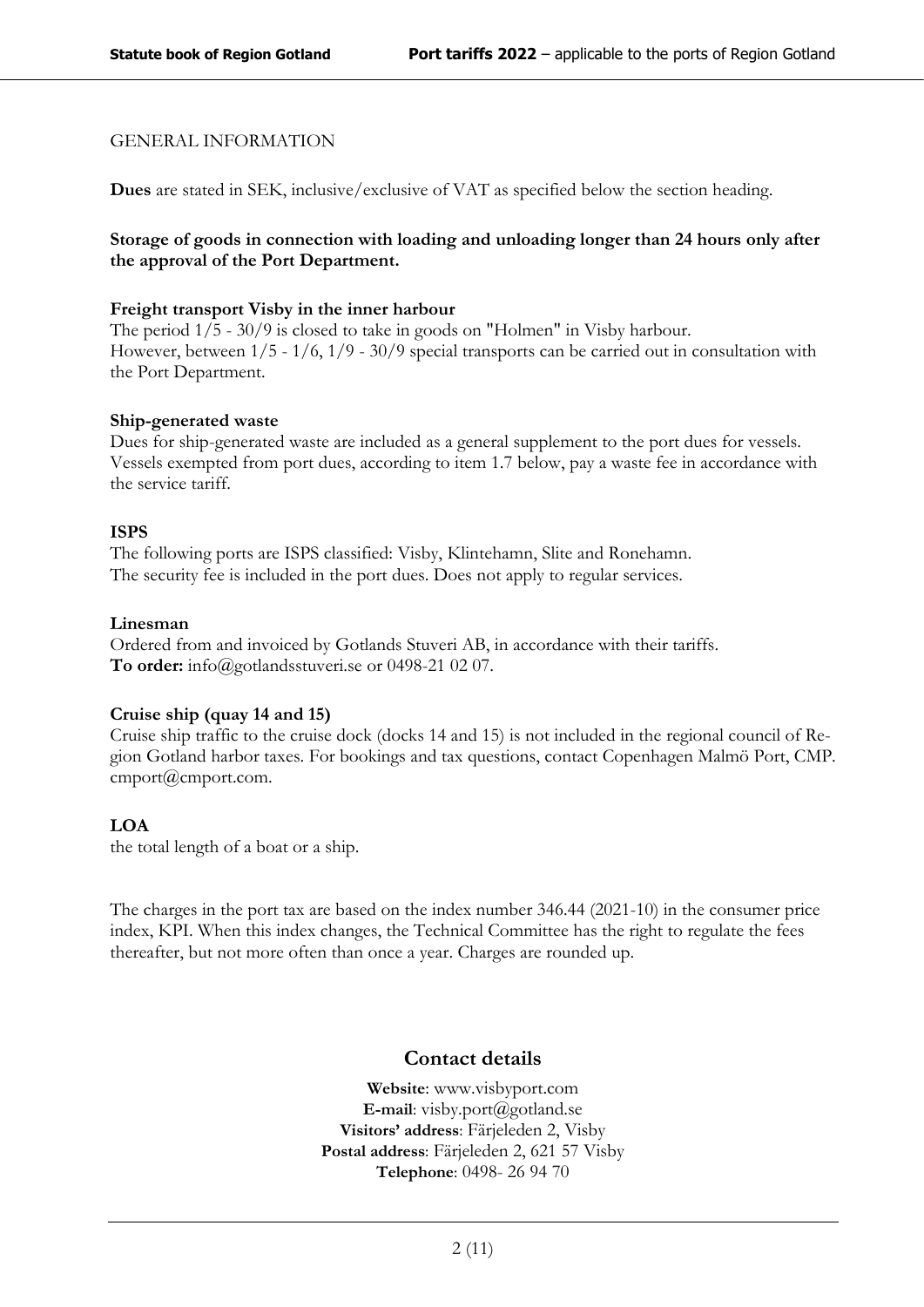# <span id="page-3-0"></span>**1 PORT DUES FOR VESSELS**

Valid for one calendar day, after which lay-up dues apply, see item 1.5 The dues stated below are exclusive of VAT and in SEK.

Port dues shall, unless otherwise specified below, be payable at the following rates for each port call.

# <span id="page-3-1"></span>**1.1. Standard tariff**

1.1.1 Vessel to berth, per unit of the vessel's GT (gross tonnage) (minimum fee 273 SEK) 4.09 SEK

1.1.2 Yacht per metre of LOA and calendar day

| $<$ 40 m | 3 543 SEK |
|----------|-----------|
| 40–60 m  | 4 481 SEK |
| 60–80 m  | 5 424 SEK |
| >80 m    | 6 361 SEK |

If security surveillance is required in accordance with the ISPS code, a fee is debited of 595 SEK/h and security person.

# <span id="page-3-2"></span>**1.2. Barge and towboat tariff**

1.2.1 Barge and towboat, to berth 6.71 SEK /GT.

When GT is lacking, 112 SEK/metre LOA.

<span id="page-3-3"></span>1.2.2 Pusher and barge pays the fee under 1.1.1 When data missing on the GT apply 1.2.1

# **1.3. Regular service**

- 1.3.1 Vessels in regular service refers to vessels that are engaged in regular ferry or passenger transport services that has been approved by the port owner and with port calls at least once a week, as well as vessels that are used in place of these vessels. Such vessels pay the dues stated in item 1.1 at the rate of  $20\%$
- 1.3.2 Vessels in regular service, in accordance with item 1.3.1 above, with port calls at least once a week, for a period of less than 6 months per calendar year, pay the dues stated in item 1.1 at the rate of  $45\%$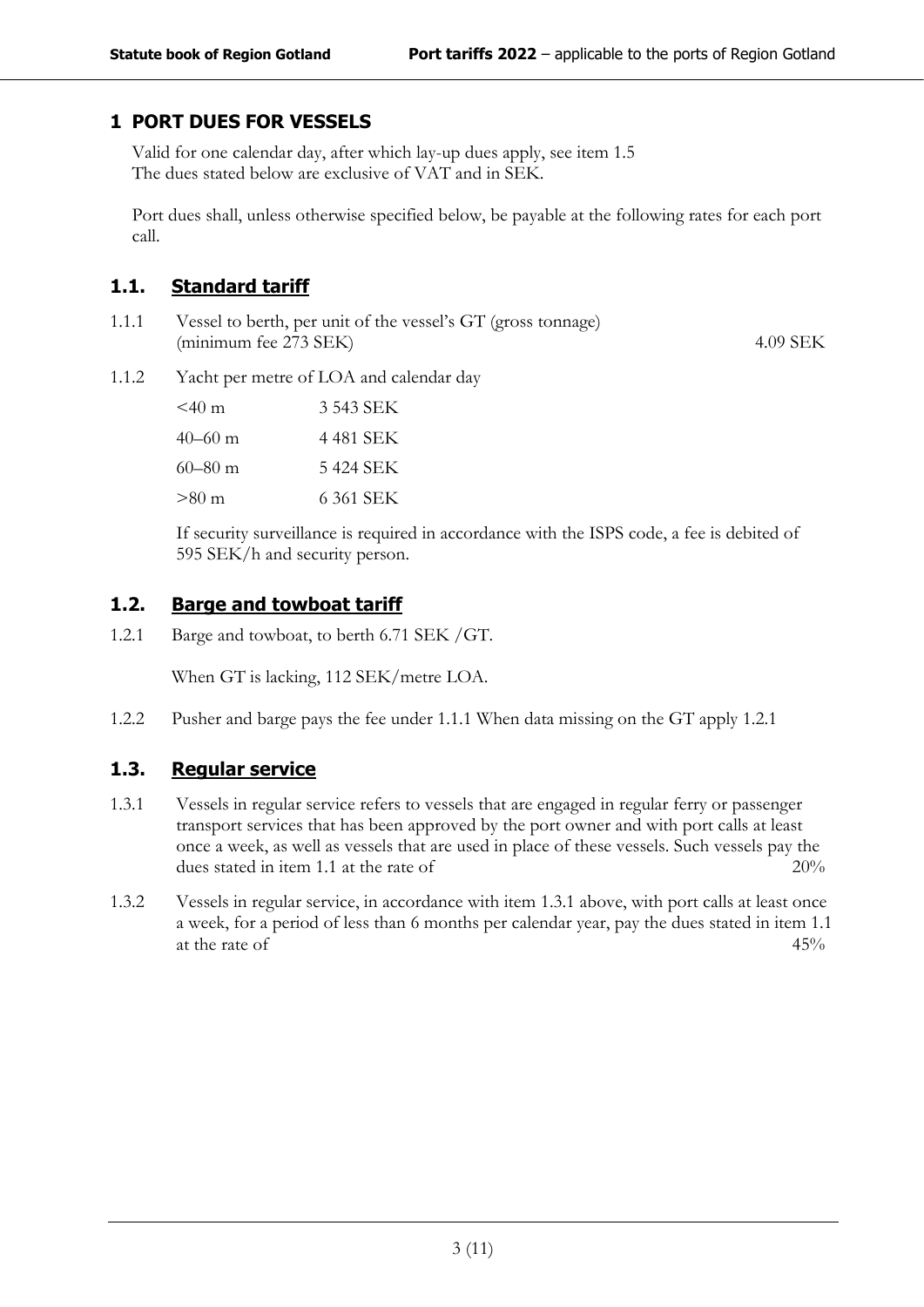# <span id="page-4-0"></span>**1.4. Cruise ship tariff**

Cruise ships that have booked a berth in a port pay vessel port dues in accordance with the tariff, unless the berth reservation is cancelled not less than one week before arrival, or unless weather or other conditions outside of the ship owner's control prevent the call.

1.4.1 Cruise ships that require security surveillance in accordance with the ISPS code are charged dues of 595 SEK/h and security person, for those hours that exceed the first 12 hours of the port call.

# <span id="page-4-1"></span>**1.5. Special tariff**

| Vessels that are in port for <i>more than one calendar days</i> pay a supplement to the |          |
|-----------------------------------------------------------------------------------------|----------|
| dues stated in items 1.1–1.7, per metre LOA and started calendar day, of                | 7.89 SEK |

### <span id="page-4-2"></span>**1.6. Passenger dues**

| 1.6.1 | For vessels in regular service, per embarking or disembarking passenger                                                          | 5.88 SEK  |
|-------|----------------------------------------------------------------------------------------------------------------------------------|-----------|
| 1.6.2 | For vessels in regular service, to Karlsöarna, Gotska Sandön and other<br>islands belonging to Gotland, per paying passenger     | 5.88 SEK  |
| 1.6.3 | For passengers in cruise ships that are docked at a quay, per passenger                                                          | 26.00 SEK |
| 1.6.4 | Cruise ships that do not dock at a berth in port, but from which passengers<br>disembark by launches, per accompanying passenger | 33.30 SEK |

The dues stated in items 1.6.3 and 1.6.4 include an ISPS fee of 16.30 SEK/passenger.

# <span id="page-4-3"></span>**1.7. Exemption from vessel port dues**

Exemption from vessel port dues, as described in items 1.7.3–1.7.6, are applicable given the approval of the port authorities and for a maximum of 24 hours. After this time, vessel port dues apply in accordance with the regular tariff stated in item 1.5.

- 1.7.1 State-owned vessels, rescue vessels, and vessels used by the Swedish Maritime Administration.
- 1.7.2 Vessels belonging to the port, or that are used in its service.
- 1.7.3 Registered school or museum vessels that are not engaged in charter or other commercial activities outside of their regular activities (such tours on board) during the port call.
- 1.7.4 Pusher and Towing vessels that depart immediately following the towing in or out of another vessel/barge.
- 1.7.5 Vessels in distress.
- 1.7.5.1 Weather conditions that can be reasonably considered as endangering the safety of the vessel.
- 1.7.5.2 In the event of illness or accident on board that requires urgent medical or dental care.
- 1.7.5.3 For repairs of the vessel or its equipment that are absolutely necessary for the safety of the vessel.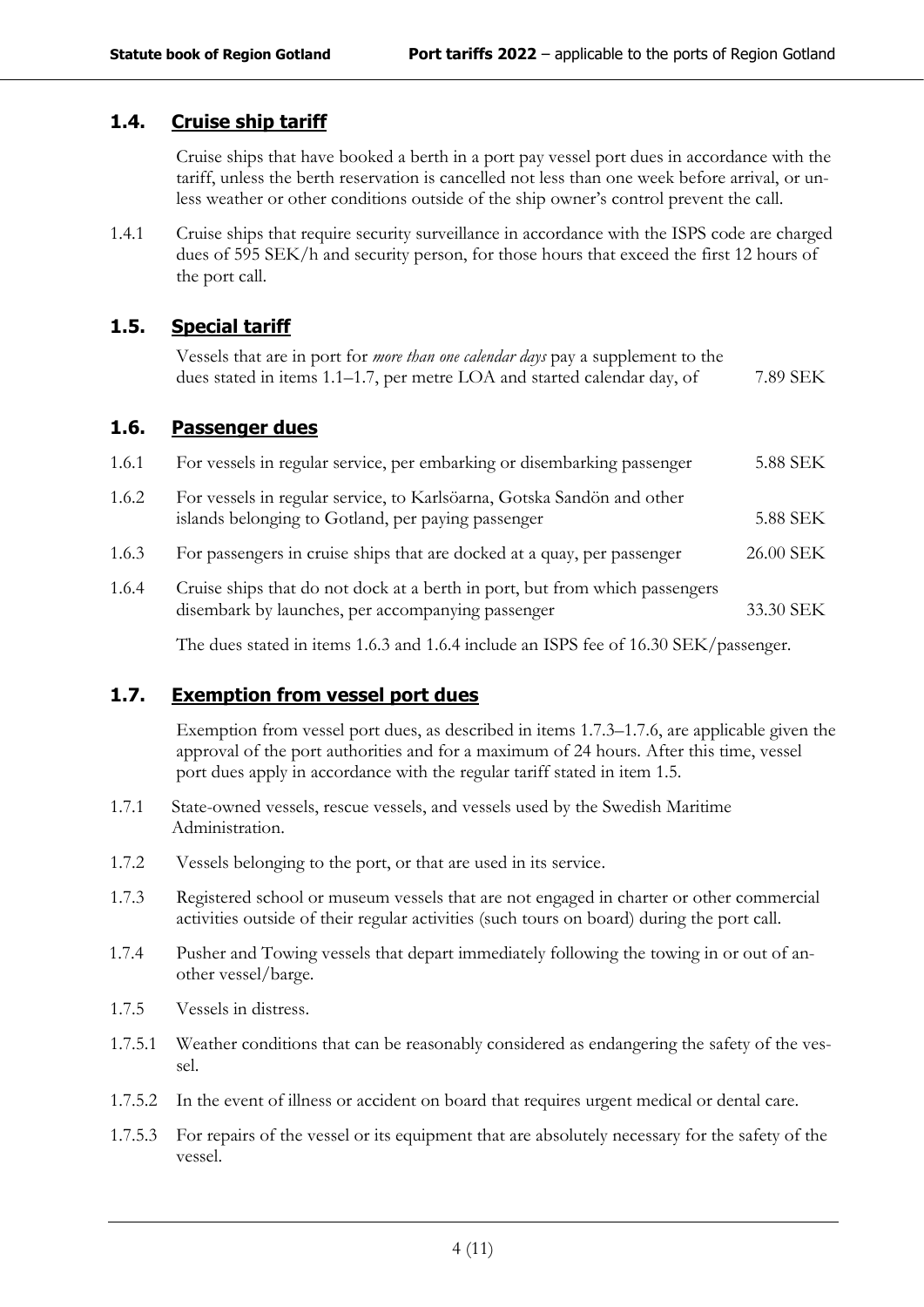# <span id="page-5-0"></span>**1.8. Fishing vessels**

1.8.1 For VY registered fishing vessels that possess a valid commercial fishing licence, a fee is paid that is calculated for the calendar year:

| Vessel $\le$ 5m LOA    | 997 SEK |
|------------------------|---------|
| supplement $>5m$ LOA/m | 333 SEK |

The annual fee also includes a goods fee for the landed fish.

# <span id="page-5-1"></span>**2 PORT DUES FOR CARGO**

The dues stated below are exclusive of VAT.

Dues are paid at the rates stated below for goods that are discharged or loaded from or to vessels in the port.

If during a tariff period particular reasons are found for supplementing/revising the description of the cargo or the dues, the technical committee may, with validity until a new tariff has been set, make necessary changes.

Dues are calculated per 1000 kg, unless otherwise specified in the tariff.

Dues are calculated according to the gross weight of the cargo.

Freight that in the vessel's documentation is described in another unit than that used in the tariff is recalculated in accordance with the currently applicable conversion rate.

In case of need, Swedish Custom's list of customs tariff numbers is used.

| Cargo description                                                          | Dues per 1000 kg<br>$\arctan$ |
|----------------------------------------------------------------------------|-------------------------------|
| Frozen fish, steel and concrete elements, and goods that are not speci-    |                               |
| fied below                                                                 | 24.50 SEK                     |
| Hay/straw                                                                  | 4.23 SEK                      |
| Cereals, fodder peas and other peas. Products of the milling industry:     |                               |
| malt, flour, grains, etc. Oil seeds, oleaginous fruits and molasses. Resi- |                               |
| dues and waste from the foodstuffs industry and prepared fodder.           | 9.75 SEK                      |
| Sand, gravel, clay, marble, granite, limestone, lime, cement etc., shingle |                               |
| and rubble                                                                 | 6.40 SEK                      |
| Crude oil                                                                  | 9.53 SEK                      |
| Light oils (petrol/gasoline)                                               | 25.50 SEK                     |
| Medium oils (kerosene), gas oils, fuel oils, lubricating oils and tall oil | 17.22 SEK                     |
| Fertilizers                                                                | 11.16 SEK                     |
| Fuel wood, wood waste, bark and wood chips, forest wastes and fuel         |                               |
| pellets, solid volume m <sup>3</sup>                                       | 7.84 SEK                      |
| Pulpwood, solid volume m <sup>3</sup>                                      | 5.37 SEK                      |
| Saw logs, solid volume m <sup>3</sup>                                      | 5.58 SEK                      |
| Pig iron, scrap iron, etc.                                                 | 7.84 SEK                      |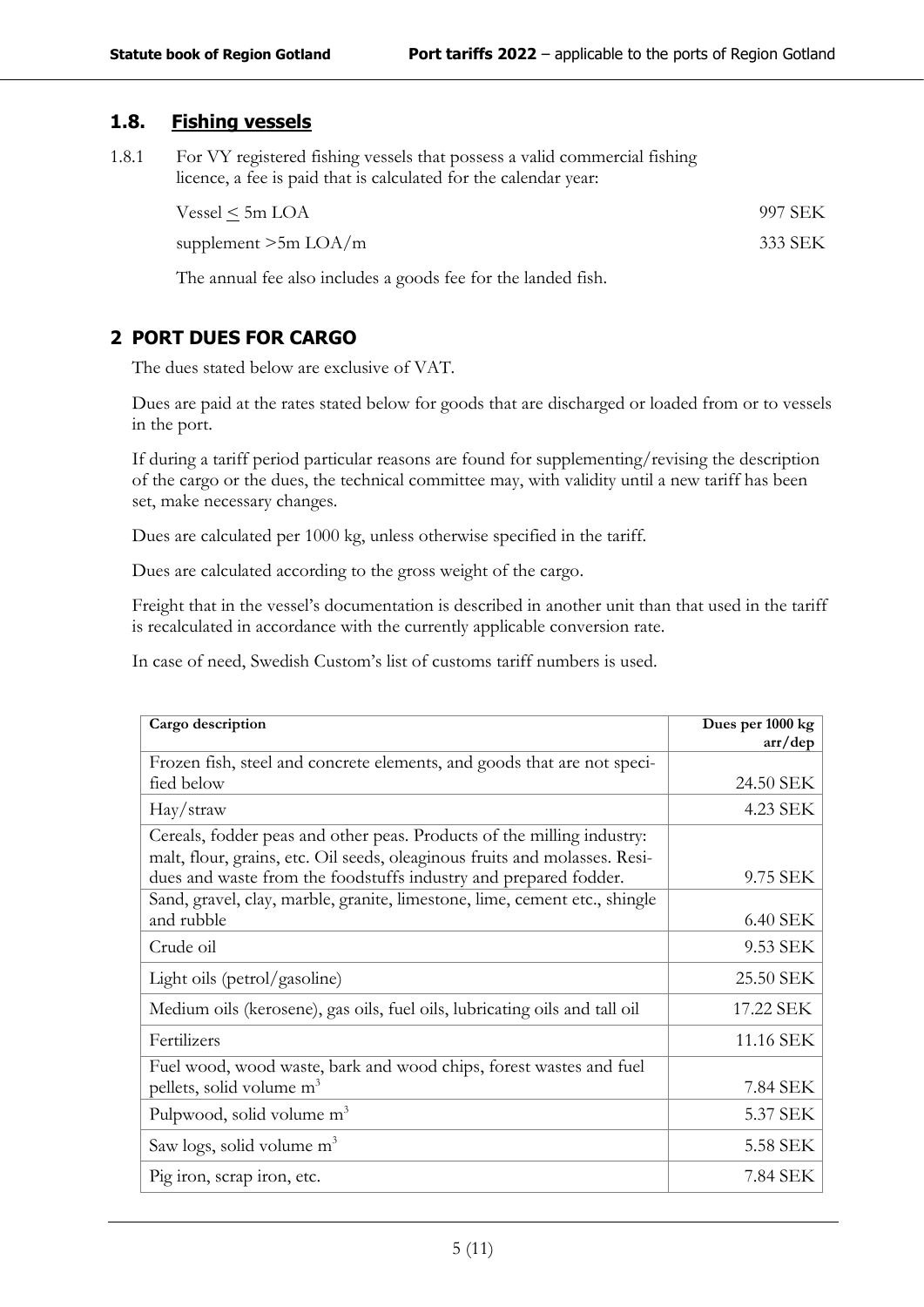| <b>Vehicles</b>                                                         | <b>Dues</b> |
|-------------------------------------------------------------------------|-------------|
| Buses, per piece                                                        | 29.72 SEK   |
| Private cars, per piece                                                 | 17.84 SEK   |
| Camping trailers, per piece                                             | 19.23 SEK   |
| Other types of trailers for private cars, per piece                     | 9.85 SEK    |
| Motorcycles, per piece                                                  | 6.40 SEK    |
| Tractors, per piece                                                     | 24.50 SEK   |
| Other types of vehicles (including trailers), for vehicle and load, per |             |
| decimetre of the total length of the vehicle                            | 1.97 SEK    |

# <span id="page-6-0"></span>**2.1 Exempted from port dues for cargo**

- 2.1.1 Fuel, provisions and supplies for the vessel's own needs.
- 2.1.2 Oily ballast water and tank washings, or other waste from the vessel's own operations.
- 2.1.3 Materials for the fairway facilities of the Swedish Maritime Administration.
- 2.1.4 Goods that have been seized.
- 2.1.5 Travellers' personal property, including a moped or bicycle brought by the traveller for personal use.
- 2.1.6 Goods that are discharged or loaded from or to fishing vessels, for which an annual fee is paid, in accordance with 1.8

# <span id="page-6-1"></span>**3 MOORING TARIFF**

The fees stated below include 25% VAT.

# **Applicable to:**

Visby, Fårösund, Slite, Botvaldevik, Herrvik, Ronehamn, Vändburg, Kalkungskajen and Klintehamn

### **Basis of calculation**

Mooring fees for the period 1/1 - 31/12 are paid by all boats in the port area. Contracts can be signed for a quay-berth, a land site, or a quay-berth + land site.

If the boat is in the lake period  $1/1-31/3$  (or the time thereof) to 50% in the mooring fee During the period 1/10-31/3 can unnumbered berth regardless of the group 1-3 offered in another port if availability.

Unnumbered berth, for the period 1/10-31/3, for boat without a contract, will be charged an annual fee divisible per month.

For contracts for a quay-berth that are first signed after 31 July, half of the fee is paid for the current year.

If a mooring is vacated and made available to the port by 31 May at the latest, half of the fee for the current year will be refunded.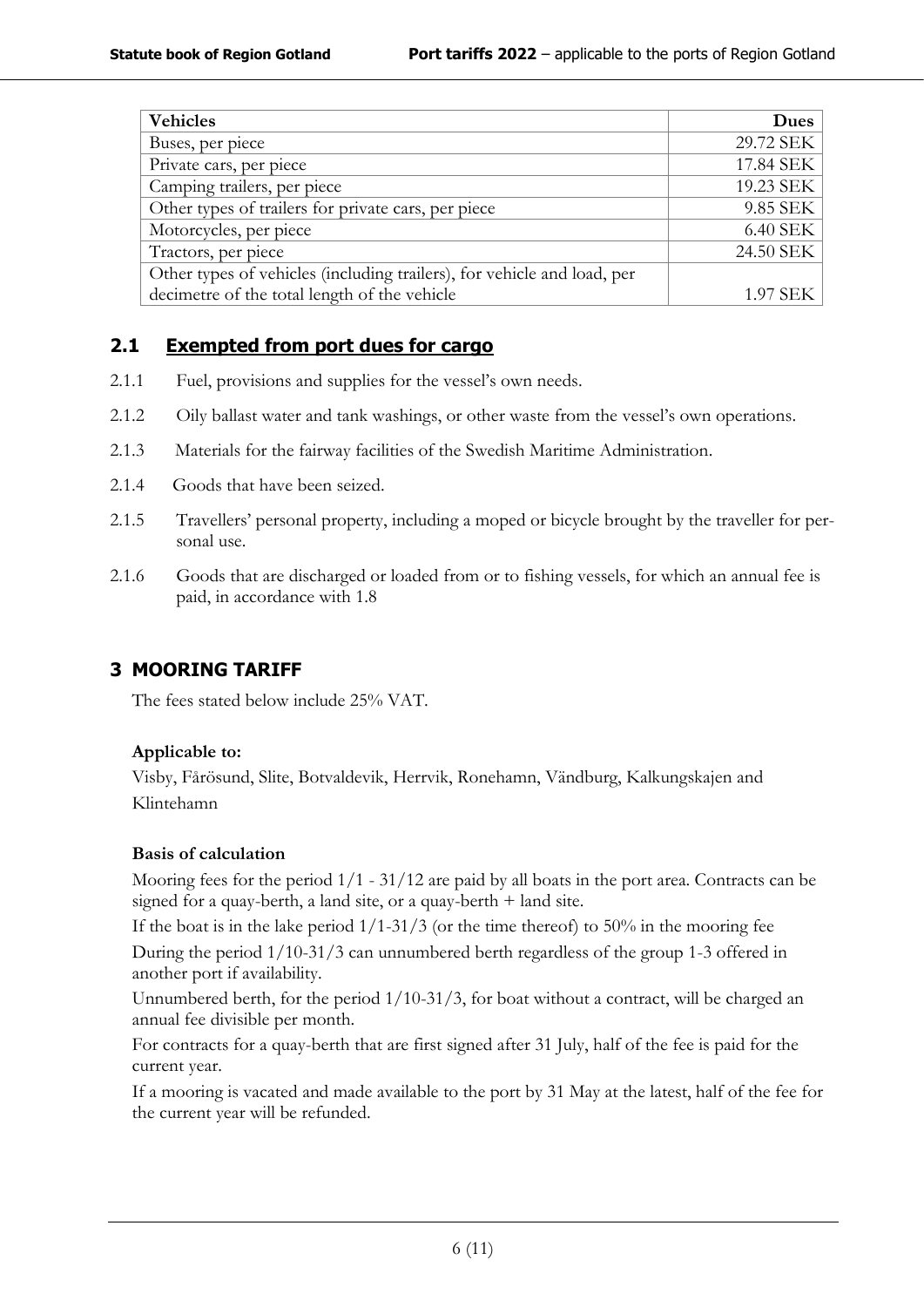**The received mooring sticker must be fixed to the boat and clearly visible from the quay. Otherwise, the boat owner may be charged port dues for temporary visitors.**

- **Group 1** Visby harbour, Klintehamn, Slite
- **Group 2** Herrvik, Ronehamn, Vändburg, Fårösund
- **Group 3** Other regional harbours.

|                                                                                                                             | Group<br>1   | Group<br>2     | Group<br>3     |
|-----------------------------------------------------------------------------------------------------------------------------|--------------|----------------|----------------|
| Berth up to and including 1.70 m width<br>period $1/4 - 31/12$                                                              | 1 374 SEK    | 1 290 SEK      | 1 080 SEK      |
| Berth with stern mooring, up to and including<br>1.70 m width, period $1/4 - 31/12$                                         | 1 913 SEK    | 1783 SEK       | 1 463 SEK      |
| For each started additional dm, there<br>is a supplementary charge of                                                       | 129 SEK      | <b>118 SEK</b> | 96 SEK         |
| Supplementary charge for boats with an LOA>10m<br>For each started 2.5 dm                                                   | $85$ SEK/m   | $85$ SEK/m     | $85$ SEK/m     |
|                                                                                                                             | Group $*)$   | Group          | Group          |
|                                                                                                                             | $\mathbf{1}$ | $\overline{2}$ | 3              |
| Land site fees                                                                                                              |              |                |                |
| Land site for a boat, up to 1.70 m width,<br>with a contract for a berth                                                    | 461 SEK      | <b>289 SEK</b> | <b>224 SEK</b> |
| For each started additional dm there<br>is a supplementary charge of                                                        | 28.90 SEK    | 20.30 SEK      | 15.10 SEK      |
| Land site on asphalt, for a boat,<br>up to 1.70 m width, without a contract for a berth.<br>Annual fee, divisible per month | 2 930 SEK    | 2 930 SEK      | 2 930 SEK      |
| For each started additional dm there<br>is a supplementary charge of                                                        | 127 SEK      | <b>118 SEK</b> | 94 SEK         |
| Ditto on gravel, for a boat                                                                                                 |              |                |                |
| Up to $1.70 \text{ m}$ width                                                                                                | 2 211 SEK    | 2 211 SEK      | 2 211 SEK      |
| For each started additional dm there<br>is a supplementary charge of                                                        | 67 SEK       | 67 SEK         | 67 SEK         |
| Shore site for a boat, up to 1.70 m width                                                                                   |              | 640 SEK        | 640 SEK        |
| For each started additional dm there<br>is a supplementary charge of                                                        |              | 69 SEK         | 58 SEK         |
| *) Only during the period $1/1-31/3$                                                                                        |              |                |                |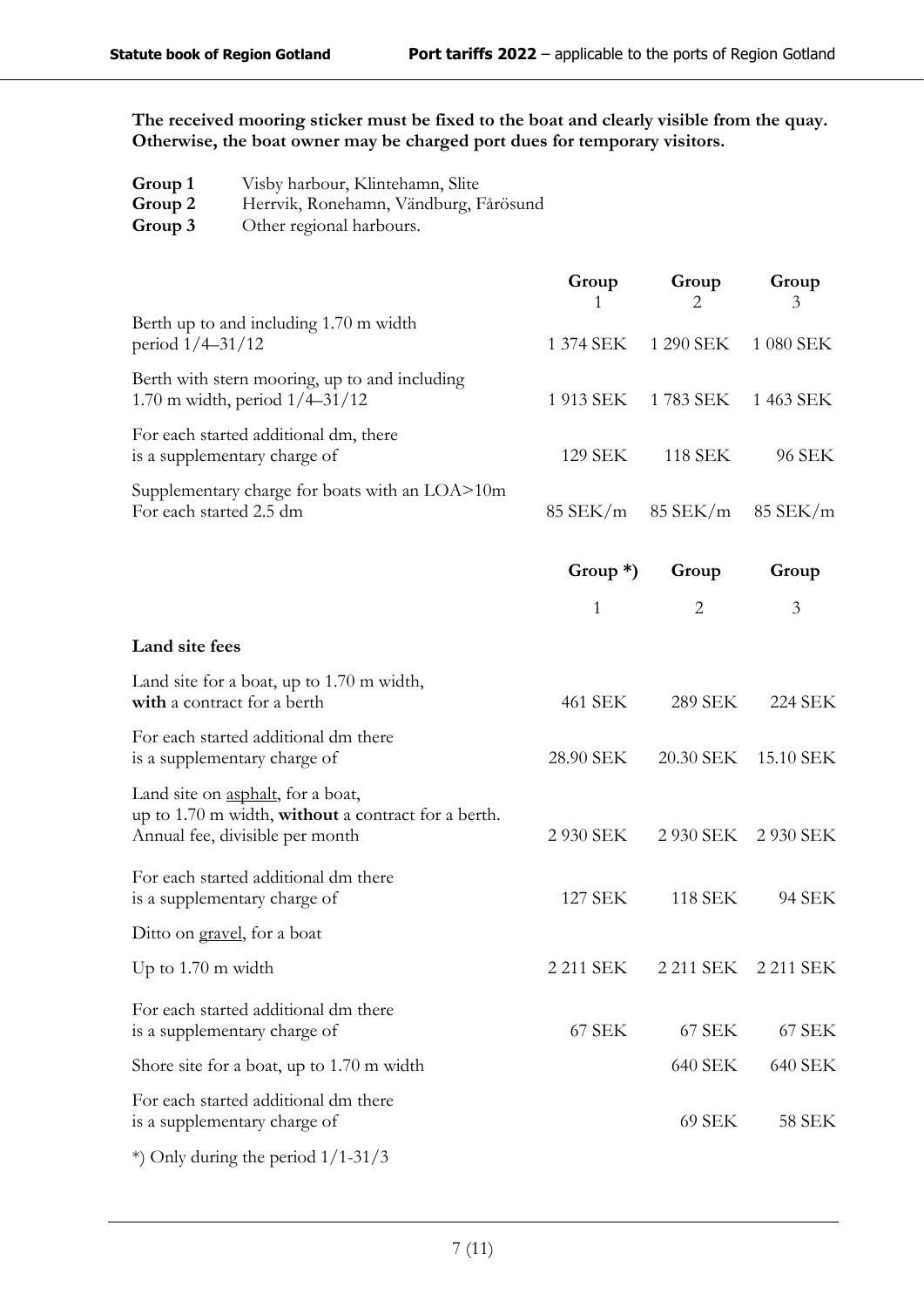# <span id="page-8-0"></span>**4 VISITING BOAT TAFIFF**

The fees stated below include 25% VAT.

Fees **per day,** excluding electricity.

For a berth with access to an electrical supply, a fee is paid in accordance with the service tariff below.

The fee covers 24 hours from the time at which the boat arrived at the harbour.

The received identification ticket regarding the paid fee must be attached to the boat, and clearly visible, in accordance with the directions of the harbour staff.

| Length      | */Visby harbour | Other harbours |  |
|-------------|-----------------|----------------|--|
| $0 - 8$ m   | 152 SEK         | 119 SEK        |  |
| $8-11$ m    | 234 SEK         | 173 SEK        |  |
| $11 - 14$ m | 289 SEK         | 234 SEK        |  |
| $14 - 19$ m | 467 SEK         | <b>289 SEK</b> |  |
| $19 - 30$ m | 935 SEK         | 469 SEK        |  |
| 3()<br>m    | 2 337 SEK       | 1 112 SEK      |  |

- For the size classes 0–8 metres and 8–11 metres, a boat is placed in the next size class if its width exceeds 3 metres.

- For the size classes 11-14 metres and 14-19 metres, a boat is placed in the next size class if its width exceeds 4 metres.

\*/ According to the decision of the Technical Committee of 29 April 2003, a supplementary fee of 30 SEK/day is levied at Visby harbour during the period of 1 July–15 August.

# <span id="page-8-1"></span>**5 FISHING STALL TARIFF**

VAT is not payable for rental sheds and land leases. Fishing shed refers to a building for the storage of fishing gear, boat accessories and for individual overnight stays. Separate contracts are signed for business sheds, storage facilities, etc. and non-profit associations.

#### **Rental sheds**

The prices below are per calendar year. Invoicing takes place quarterly. 3.250 SEK up to 10 sqm. For each excess sqm over 10 sqm, 160 SEK. For each excess sqm over 20 sqm, 240 SEK. For each excess sqm over 30 sqm, 360 SEK.

Calculation example for a shed of 24 sqm 3 250 SEK + (10 x 160 SEK) + (4 x 240 SEK), giving 3 250 SEK + 1 600 SEK + 960 SEK = 5 810 SEK

#### **Land leases**

The prices below are per calendar year. Annual billing. 800 SEK up to 8 sqm. For each excess sqm over 8 sqm, 20 SEK. For each excess sqm over 40 sqm, 22 SEK.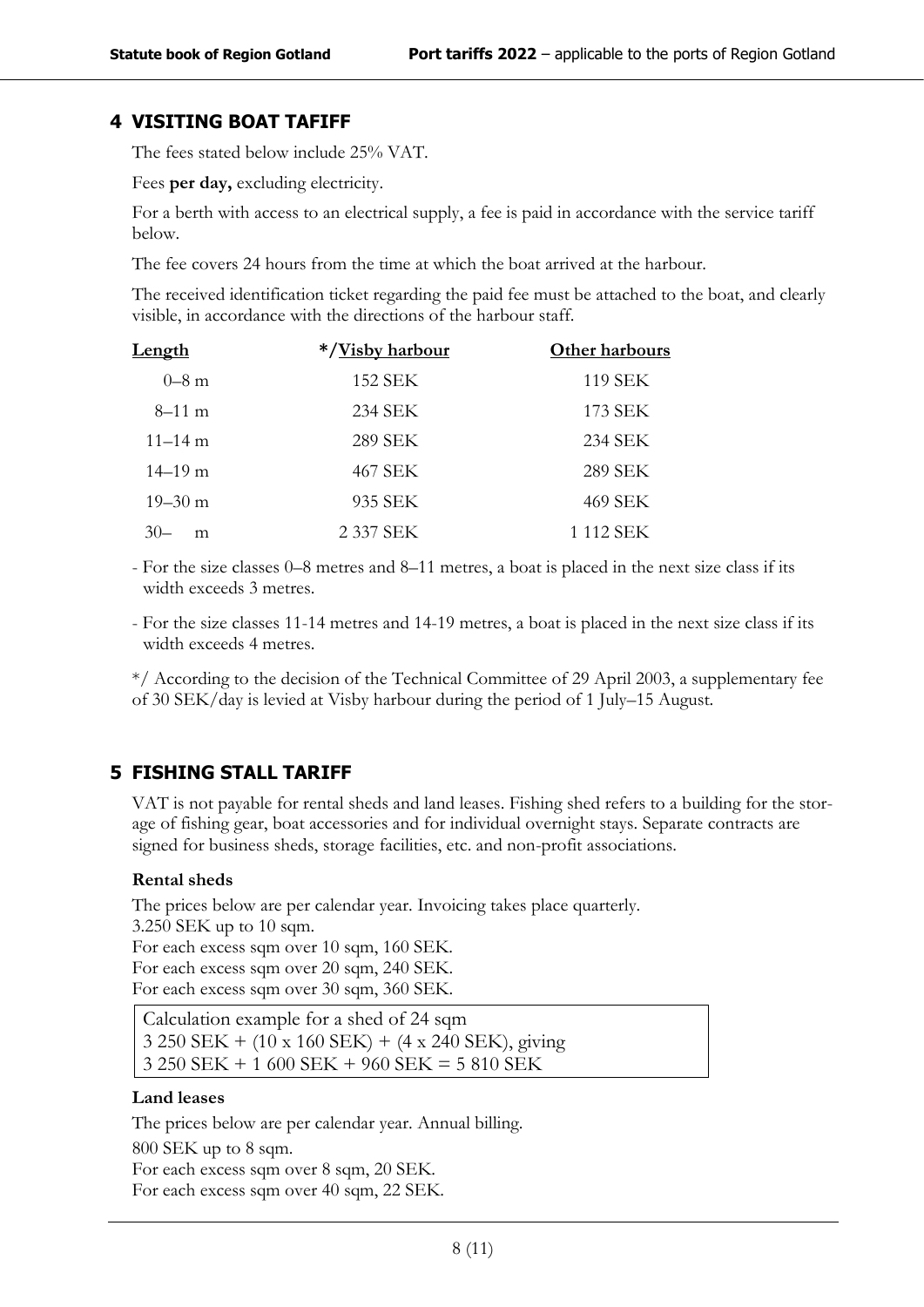# <span id="page-9-0"></span>**6 SERVICE TARIFF**

The dues stated below are exclusive of VAT.

Orders for work in accordance with the tariff below must be submitted to the port office at the latest by the day before that on which it is requested that the work be performed.

Work orders are carried out in the order in which they have been requested, though the port reserves the right to give priority to disabled vessels and to similar matters.

Orders are cancelled one hour after a one hour unannounced waiting period. In this matter, an unannounced waiting period refers to a delay that was not notified by the orderer by the latest one hour before the appointed time.

The hourly cost of work by one person is 422 SEK during regular working hours. For all overtime work, a supplementary fee is charged of 422 SEK per hour and person.

The minimum fee for an assignment is for one hour.

Excess time will be charged for each started half hour.

Overtime is always charged for at least two hours.

Overtime in connection to regular working hours is charged for every started half hour.

Regular working hours are non-holiday Monday-Friday, 7.00 am–4.00 pm (07.00–16.00). All other time is overtime.

The port is not responsible, nor liable to pay compensation, for costs or damages suffered by travellers because the slipway cannot be used due to operational disturbance or other force majeure.

The orderer is solely responsible and liable to pay compensation for damages of any kind that during work with a slipway have been suffered by person or persons, goods or other objects, provided that the damage has not demonstrably occurred as a result of such defects or faults in the slipway, or parts associated with these, that the port staff obviously should have observed and rectified or caused by negligence or gross misjudgement.

# **6.1 Workboat tariff**

<span id="page-9-1"></span>Assignments in Visby, including boat operator 1 144 SEK/h

<span id="page-9-2"></span>Assignments at other locations are carried out according to agreement on a case-by-case basis.

### **6.2 Slipway tariff**

The port has a member of staff available to help during haul out and launching.

Removal of ice will be charged at cost price.

The crew on board a boat that is to use a slipway must assist in any necessary tasks associated with the haul out and launching of the boat.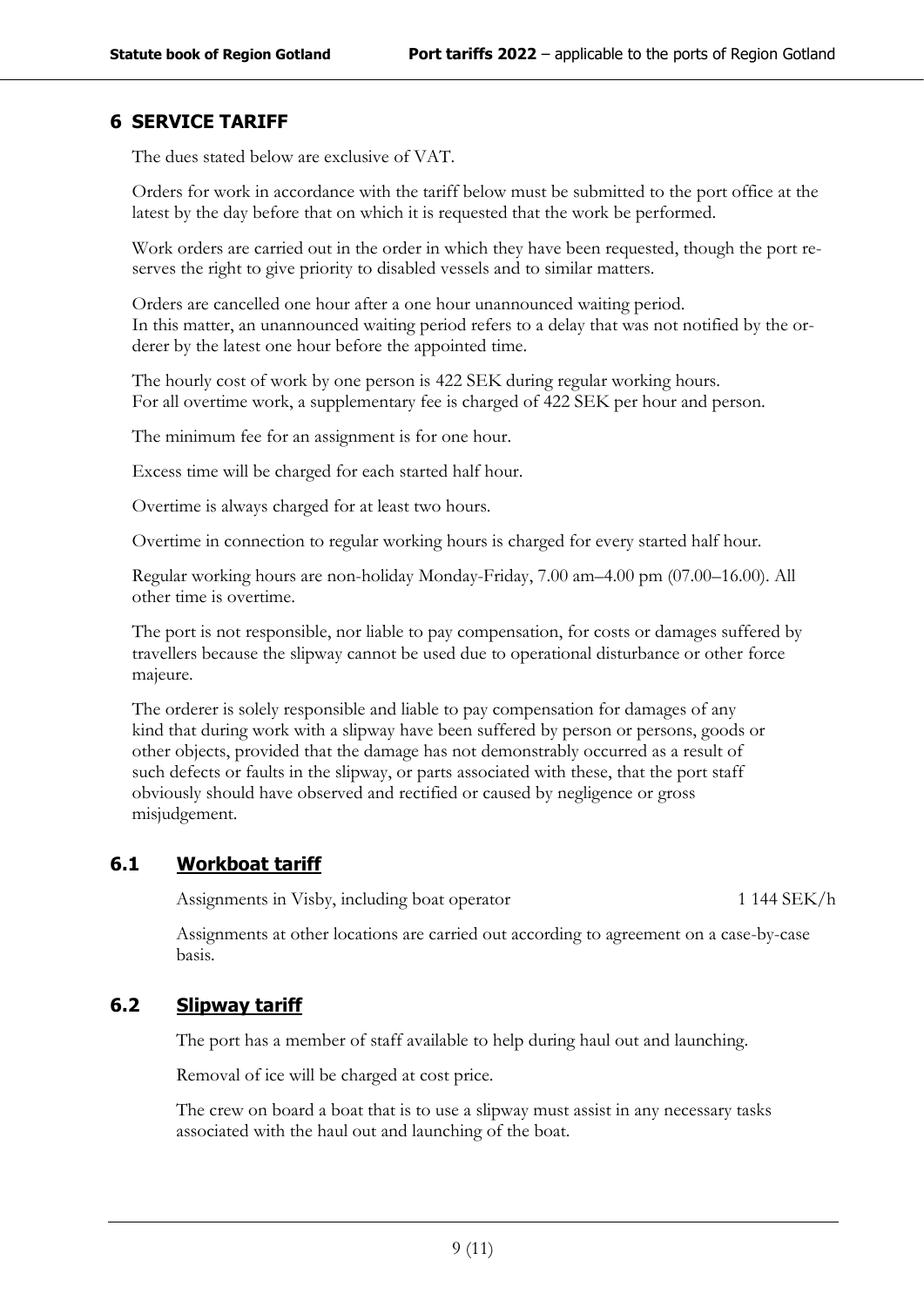Vessel and boat owners are responsible for ensuring that the vessel and the boats are insured against fire and against damages during the period in which the vessel and the boats are to use the slipway (insurance for boats and vessels that are to be repaired).

| Haul up and launching                                                                                           | 2 249 SEK |
|-----------------------------------------------------------------------------------------------------------------|-----------|
| For vessels of over 50 gross register tons, there is an additional variable<br>cost of 12.35 SEK per excess GT. |           |
| For each intervening day (excluding electricity)                                                                | 501 SEK   |
| Electricity is charged according to the tariff in item 5.4.5                                                    |           |
| .oader                                                                                                          |           |

Loader, including operator 730 SEK/h

# <span id="page-10-1"></span>**6.4 Other tariffs**

<span id="page-10-0"></span>**6.3 Loader**

<span id="page-10-4"></span>**6.4.3 Tariff for storage sites**

### <span id="page-10-2"></span>**6.4.1 Fresh water tariff**

| Water charges                                                                                                                     | $42.41$ SEK/ton |
|-----------------------------------------------------------------------------------------------------------------------------------|-----------------|
| For delivery of less than 10.0 tons, a minimum charge is paid of                                                                  | 424 SEK         |
| $\mathbf{n}$ . It is the contract of the contract of $\mathbf{c}$ is the contract of $\mathbf{c}$ in the contract of $\mathbf{c}$ |                 |

Required connection of serviceman from the harbour charged according to service tariff

### <span id="page-10-3"></span>**6.4.2 Rafts, cables and similar materials**

| Raft, large                                                                                                                                                                            | 367 SEK/ day              |
|----------------------------------------------------------------------------------------------------------------------------------------------------------------------------------------|---------------------------|
| Raft, small                                                                                                                                                                            | 152 SEK/ $day$            |
| For longer periods, as per agreement.                                                                                                                                                  |                           |
| The port's small workboat in Visby or<br>Klintehamn, including operator.                                                                                                               | $700$ SEK/h               |
| Pontoon raft, including operator                                                                                                                                                       | $700$ SEK/h               |
| <b>Tariff for storage sites</b>                                                                                                                                                        |                           |
| For a storage site on asphalt within the port area,<br>rent for space is paid at the rate of                                                                                           | 6.45 SEK/ $m^2$ and month |
| For a storage site on gravel, rent is paid at the rate of                                                                                                                              | 3.92 SEK/ $m^2$ and month |
| Temporarily stored items, which are removed from the port area<br>within a day, are exempted from dues. For any time beyond this,<br>part of a month is considered to be a full month. |                           |

### <span id="page-10-5"></span>**6.4.4 Waste reception**

| Solid waste, to container, maximum 1.5 tons | 5 118 SEK/cont. |
|---------------------------------------------|-----------------|
|---------------------------------------------|-----------------|